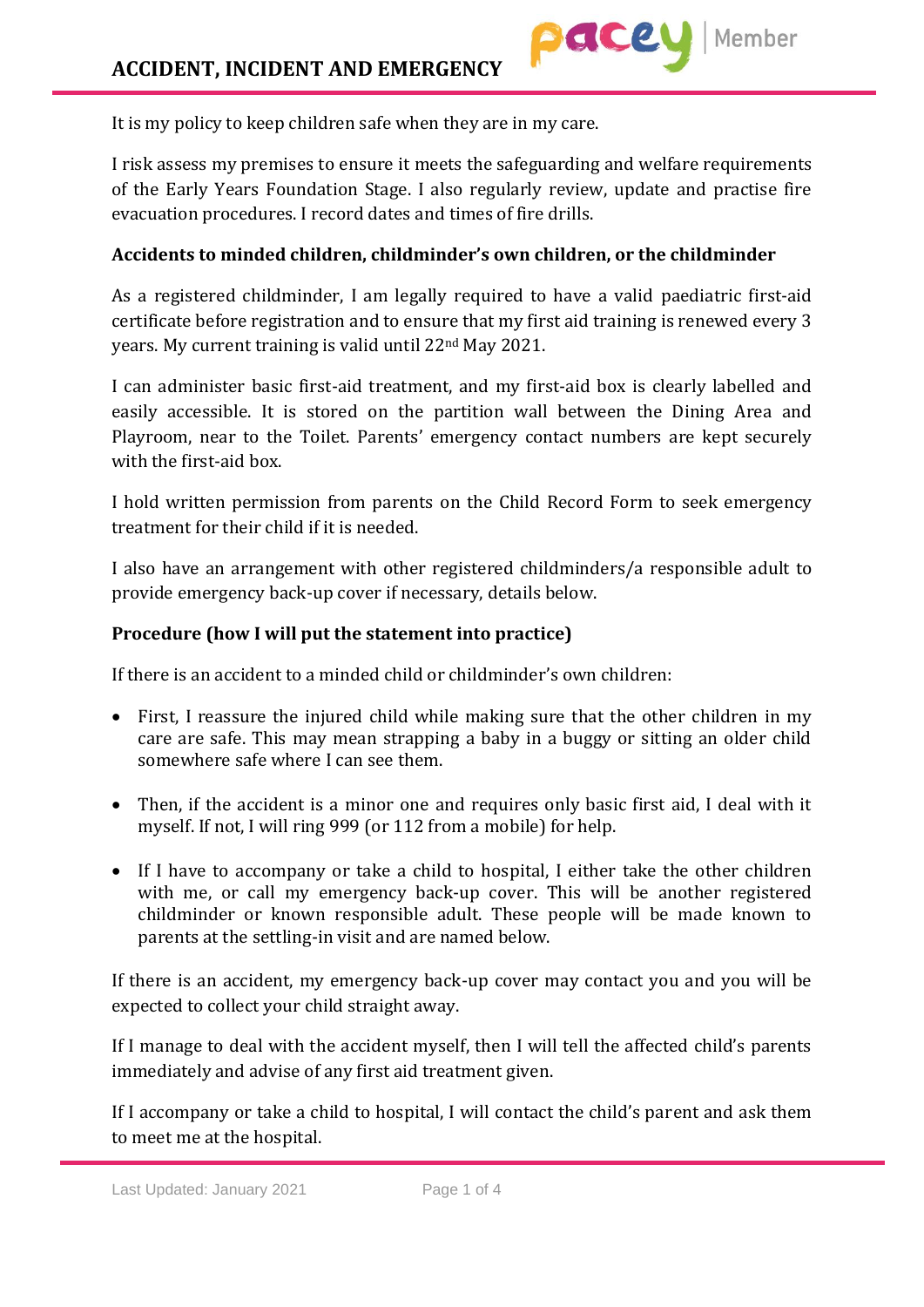If I or any of my own children have an accident, I will get the nearest responsible adult to help, while my emergency back-up people are being contacted.

I will do my best at all times to make sure the children in my care are safe, reassured and kept calm.

# **Accidents off site:**

I will carry parents' contact details with me, stored in my phone, when I am away from my home, in order to follow procedures above should an accident occur off site.

I will take a small first aid kit with me when away from home. This will also contain back up emergency contact numbers inside, in a notebook.

## **Incidents**

An incident is a non-medical emergency which causes the need for an immediate response/change of routine in the setting.

I will use existing planned procedures as far as possible in the event of an incident which affects my setting as follows:

Missing child – I will follow my Missing Child policy and procedure.

Gas leak/fire – I will follow my Emergency Evacuation procedure as detailed below.

Challenging/aggressive behaviour of a child – I will follow my Behaviour Management policy and procedure.

Flooding – I will monitor the situation and follow my Emergency Evacuation procedure if necessary.

Threatening behaviour of an adult – I will seek to remove the children from the situation to a safe place and, if necessary, and when safe to do so I will call the Police on 999.

I will contact parents as soon as possible so that, if necessary, they can collect their child.

## **Emergency evacuation procedure**

Should an emergency occur that requires me to leave the setting the following procedure will apply:

- Ensure that all the children in the setting are present
- Evacuate to a safe area (using a buggy/ reins if there is time to do so)
- I will contact the emergency services on 999 (or 112)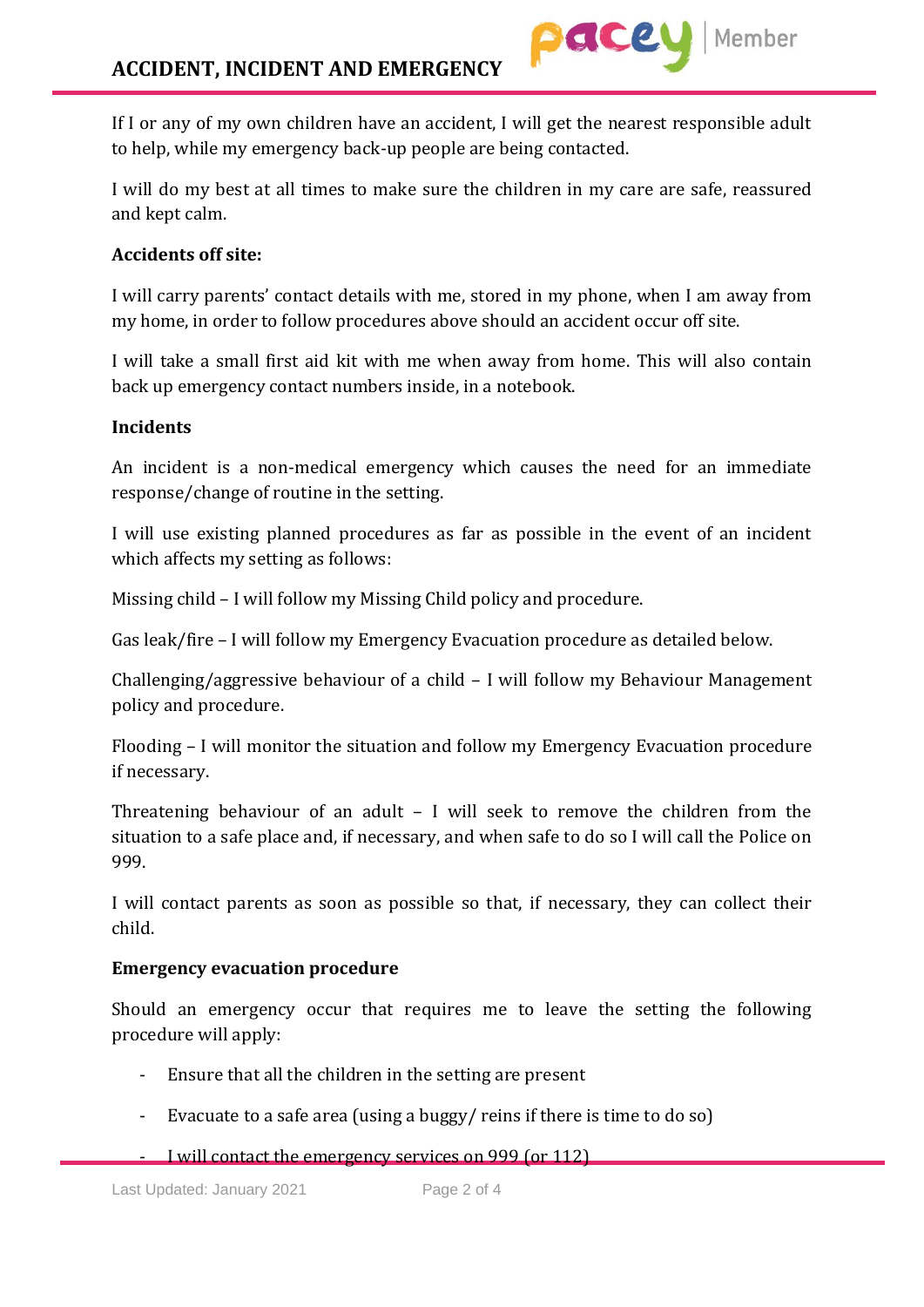- I will reassure the children and make sure that they are not unduly upset
- I will contact the parents and let them know the situation
- If I have to take the children to another setting (for example to the home of my emergency back-up cover) then I will contact the parents and ask them to collect their child as soon as possible.

#### **Other emergencies:**

Should any other emergency occur (such as a terrorist attack, or a member of my family becoming ill in my home) I will contact parents as soon as possible. I expect that parents will also contact me in the event of any accident or emergency which may befall them.

Should it not be possible for parents to contact me, then I will keep the children safe until such time as parents can make contact with me.

#### **Recording:**

I will record all details in my Accident and Incident Book, and make these available for parents to sign and provide a copy for parents. I will ensure that all completed forms are stored in accordance with my confidentiality policy.

If the accident is significant e.g. if a child is taken to hospital for a broken bone I will inform Ofsted, the local child protection agency, the Health and Safety Executive and my insurance company as soon as is reasonably practicable but in any event within 14 days of the accident occurring.

#### **Emergency back-up cover**

| Back-up registered childminder (1) | Name: Erica Stone (Little Bear Childcare) |
|------------------------------------|-------------------------------------------|
|                                    |                                           |
| Back-up registered childminder (2) | Deanna Inwood                             |
|                                    |                                           |
|                                    |                                           |
| Known responsible adult            | Name: Adam Powell (spouse)                |
|                                    |                                           |